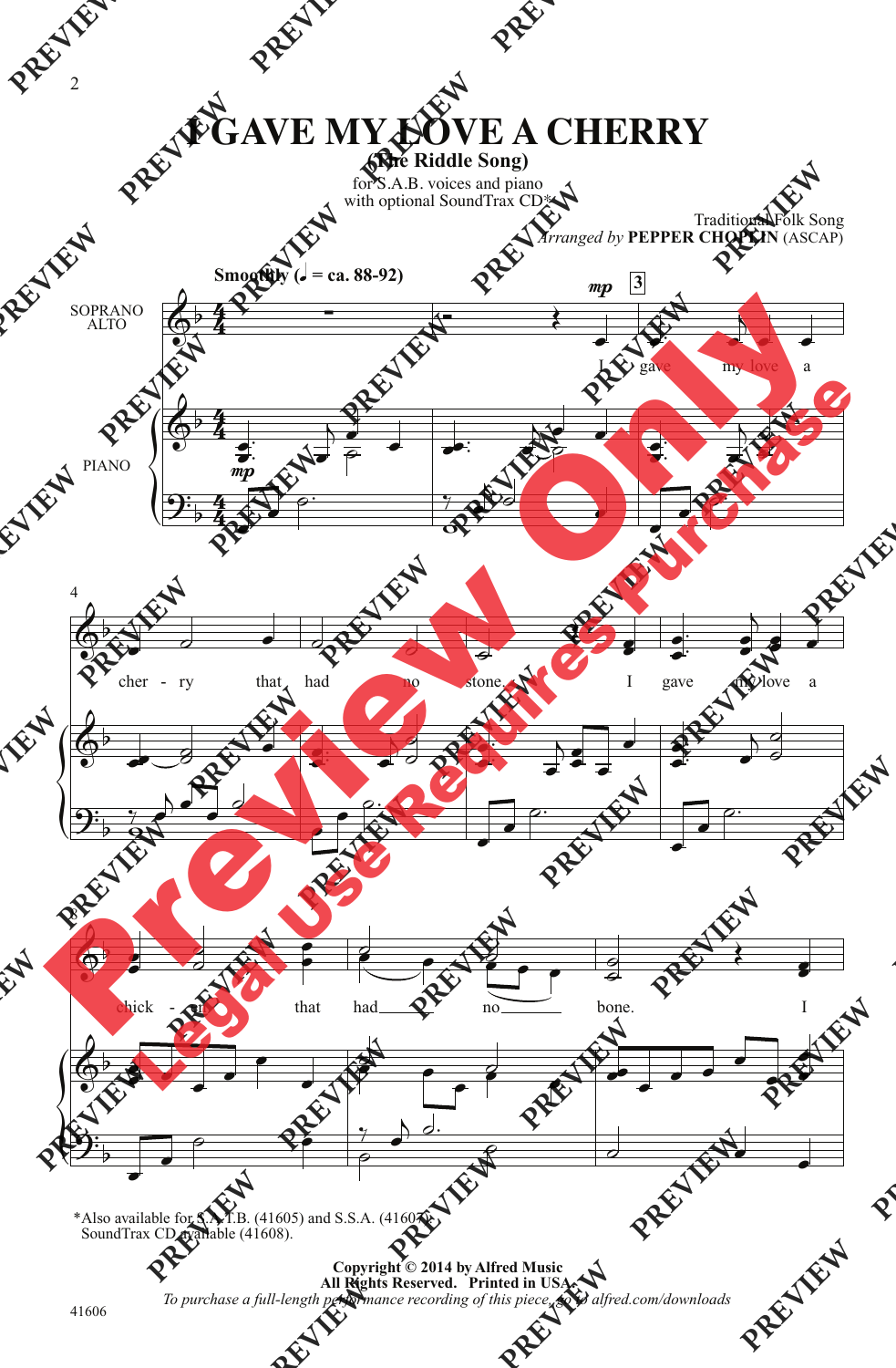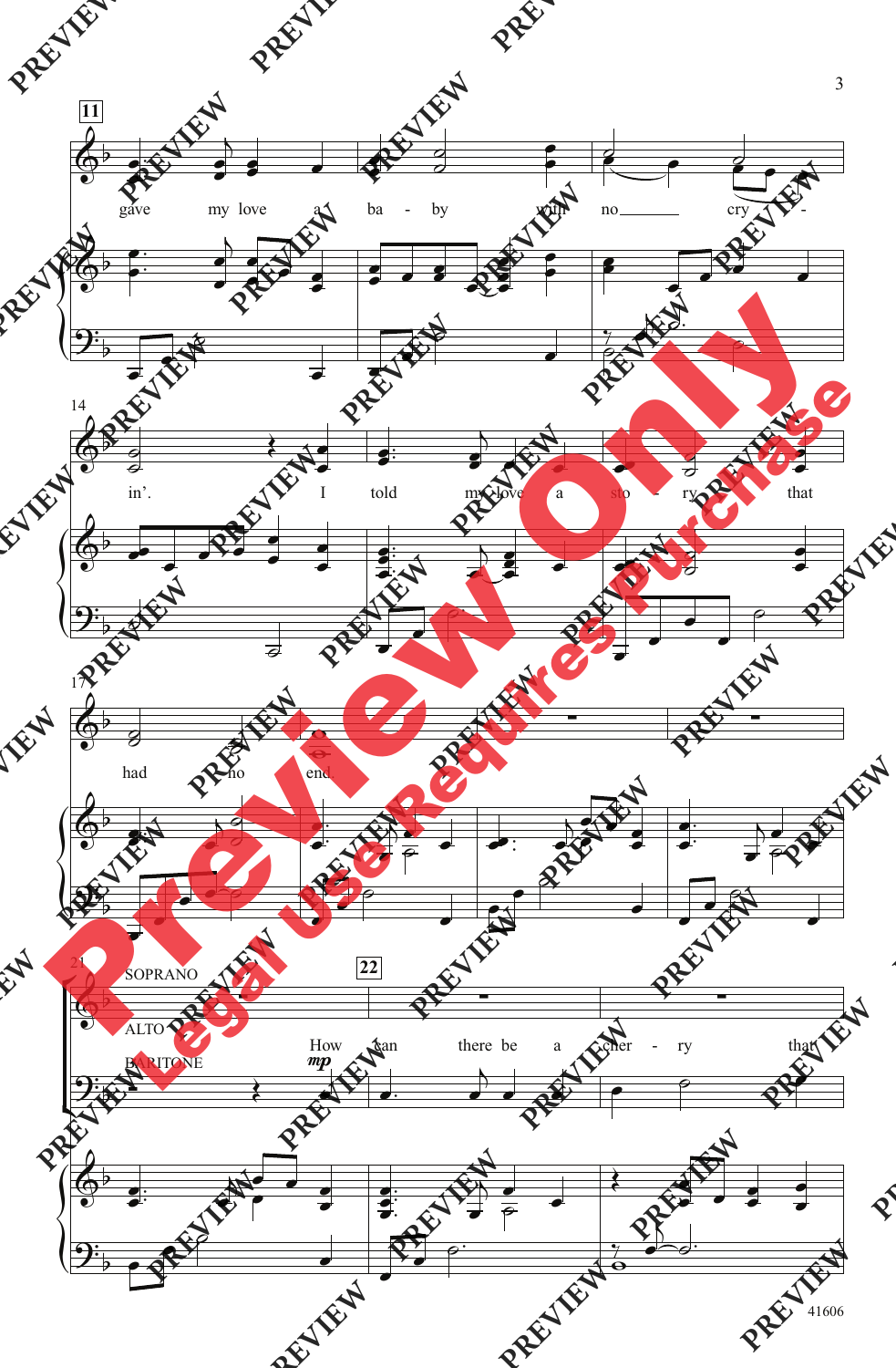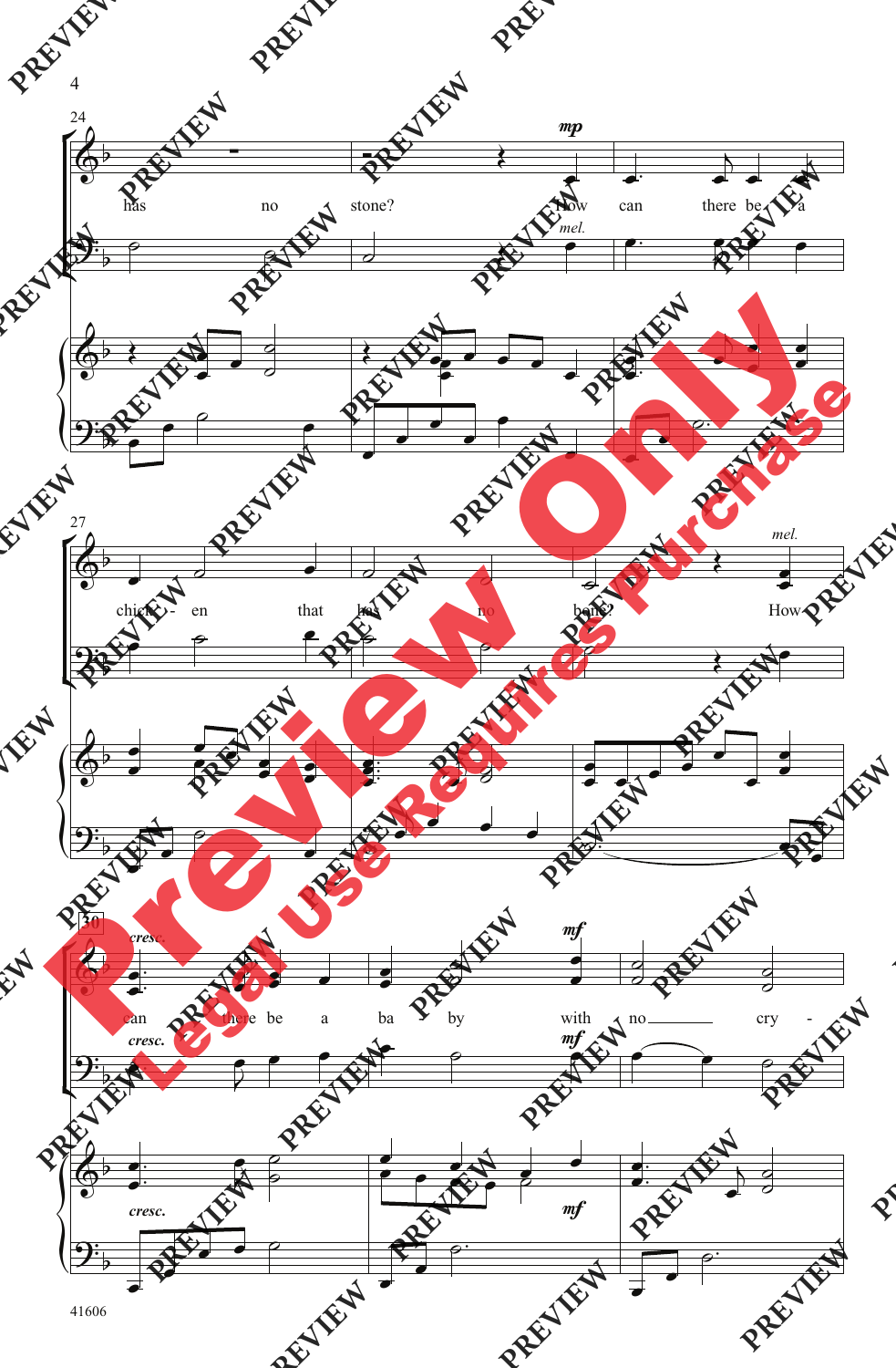

41606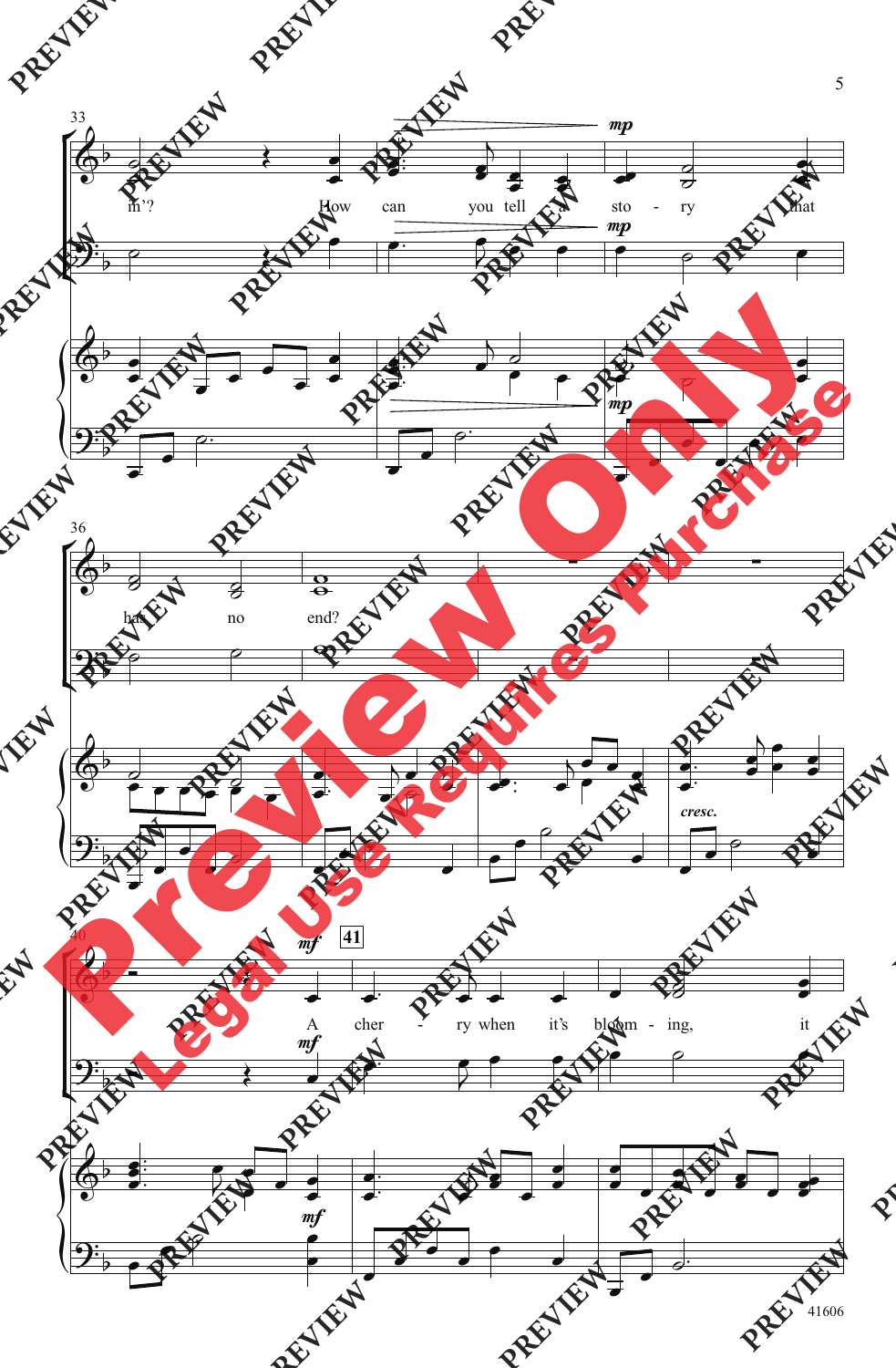

<sup>\*</sup> pronounced *pih-ping* / meaning "hatching"

6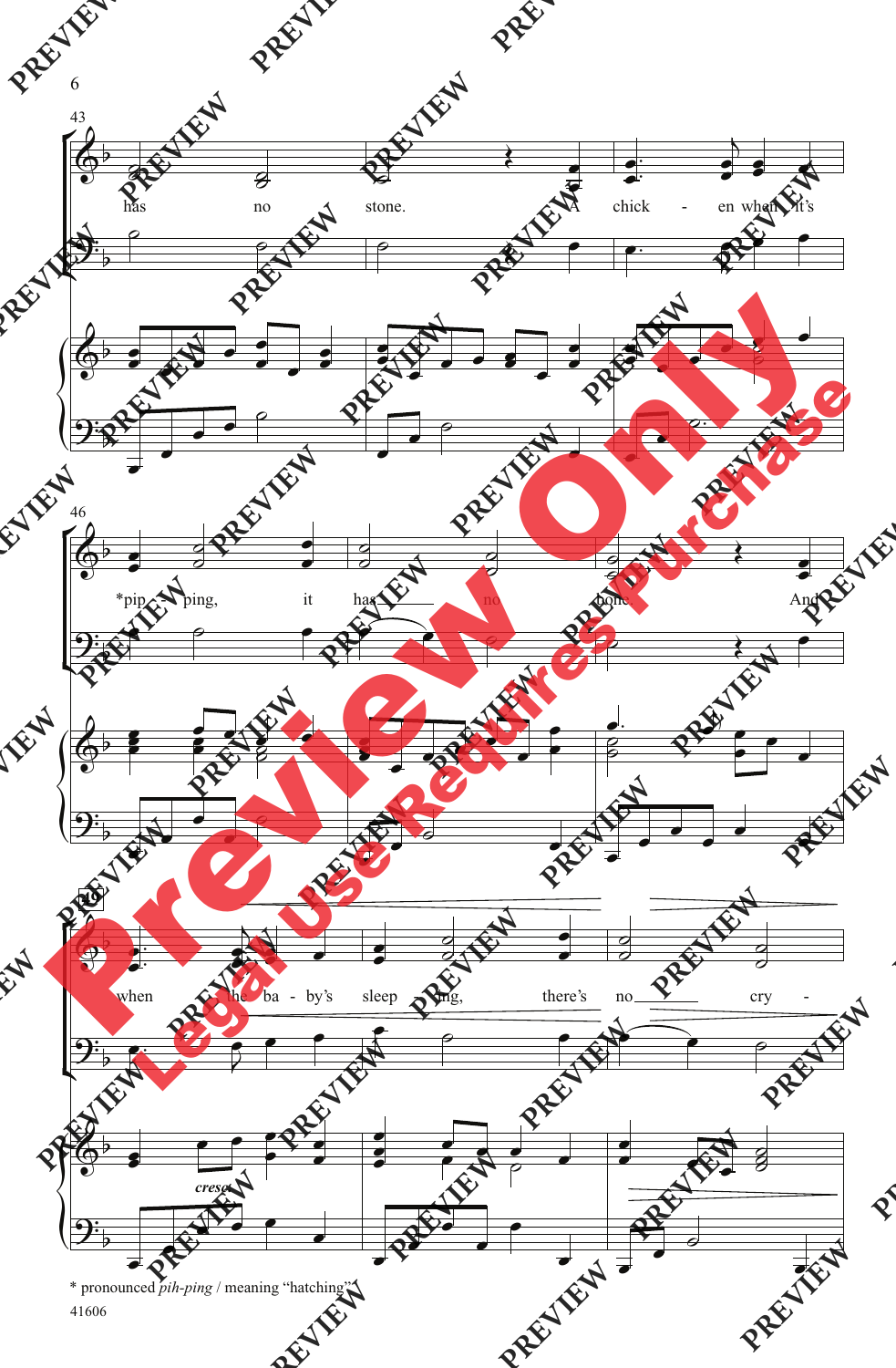